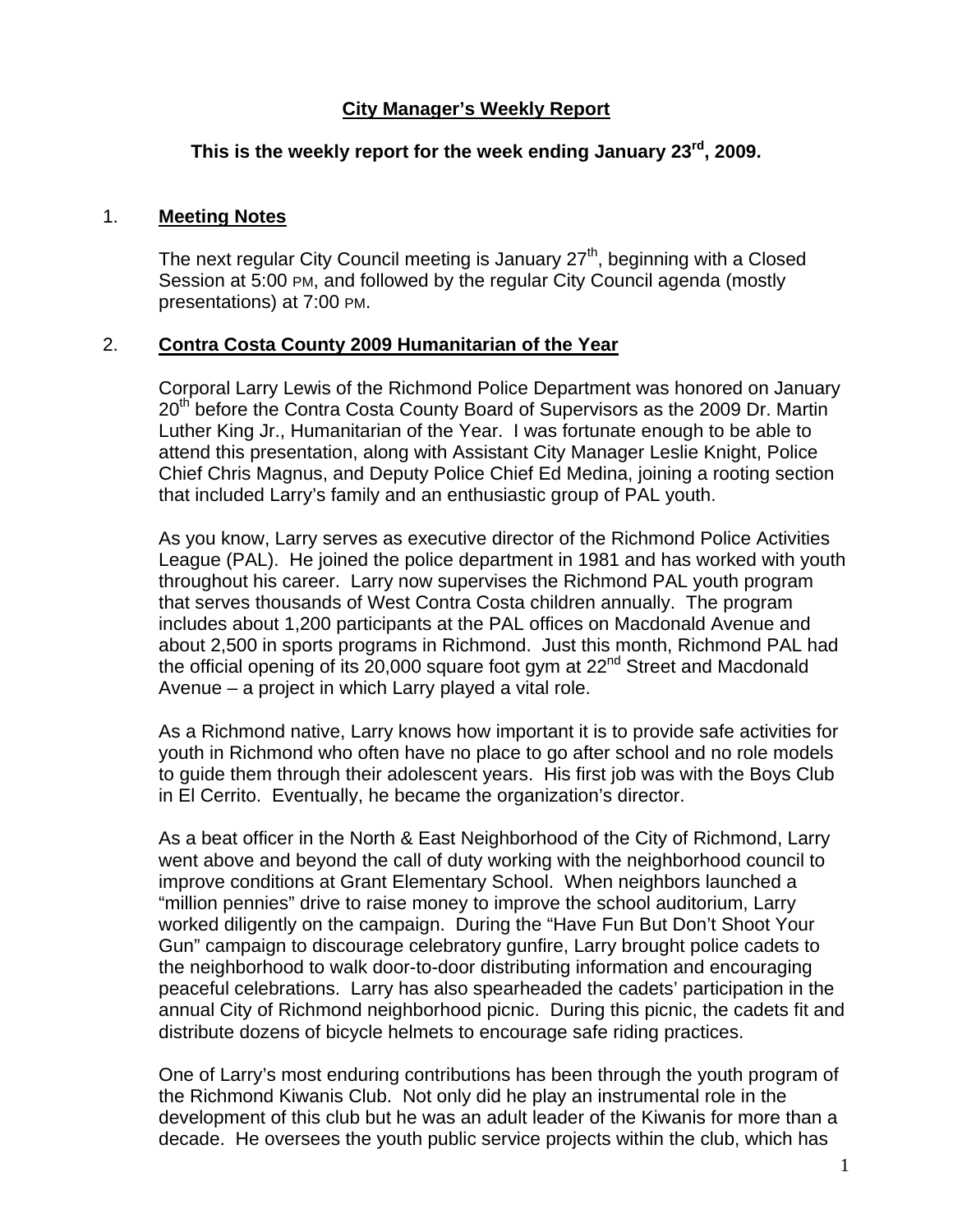won numerous awards for their work. You can find Larry and his Kiwins feeding senior citizens, working at the GRIP meal programs, and doing other amazing community outreach projects throughout the city. Larry is now sharing his success with Kiwanis groups outside Richmond.

Larry has also received the Police Officer of the Year Award as well as other commendations while in the Police Department.

On behalf of the entire City staff, I congratulate Larry on his much deserved award!



## 3. **Richmond Inaugural Celebration**

This past Tuesday, January 20<sup>th</sup>, the City of Richmond and Neighborhood House of North Richmond hosted an inaugural event at the newly renovated civic auditorium. Community members began arriving as early as 5:00 AM to get a good seat to view the big screen television broadcast of the inauguration. The event included a free buffet breakfast, a short program with 2 first-time voters and a local historian, banner signing, and 2 plus hours of big screen live inaugural viewing. The close to 2,000 attendees each received flags and Obama calendars that they enthusiastically waved and held throughout the program. ABC Channel 7 filmed live from there, interviewing many Richmond residents, which was shown on local TV throughout the day. City staff continues to receive calls from the community telling them how much they enjoyed the event and that they appreciated that the city created a place where people could celebrate the historical event together.

ABC Channel 7's coverage of the Richmond viewing at the Presidential Inauguration can be found online at: [http://abclocal.go.com/kgo/story?section=news/local/east\\_bay&id=6614810](http://abclocal.go.com/kgo/story?section=news/local/east_bay&id=6614810)

A number of people worked very hard to organize the event, with Administrative Chief Janet Schneider pulling the heaviest oar among City staff to make it a success.

## 4. **The Economic Stimulus Bill**

The Economic Stimulus Bill, H. R. 7110 - Job Creation and Unemployment Relief Act of 2008 (Bill) is intended to address the nation's need to bolster the economy and create jobs. Today, the House Appropriations Committee approved the major spending portion of the package – \$358 billion in spending to rebuild roads,